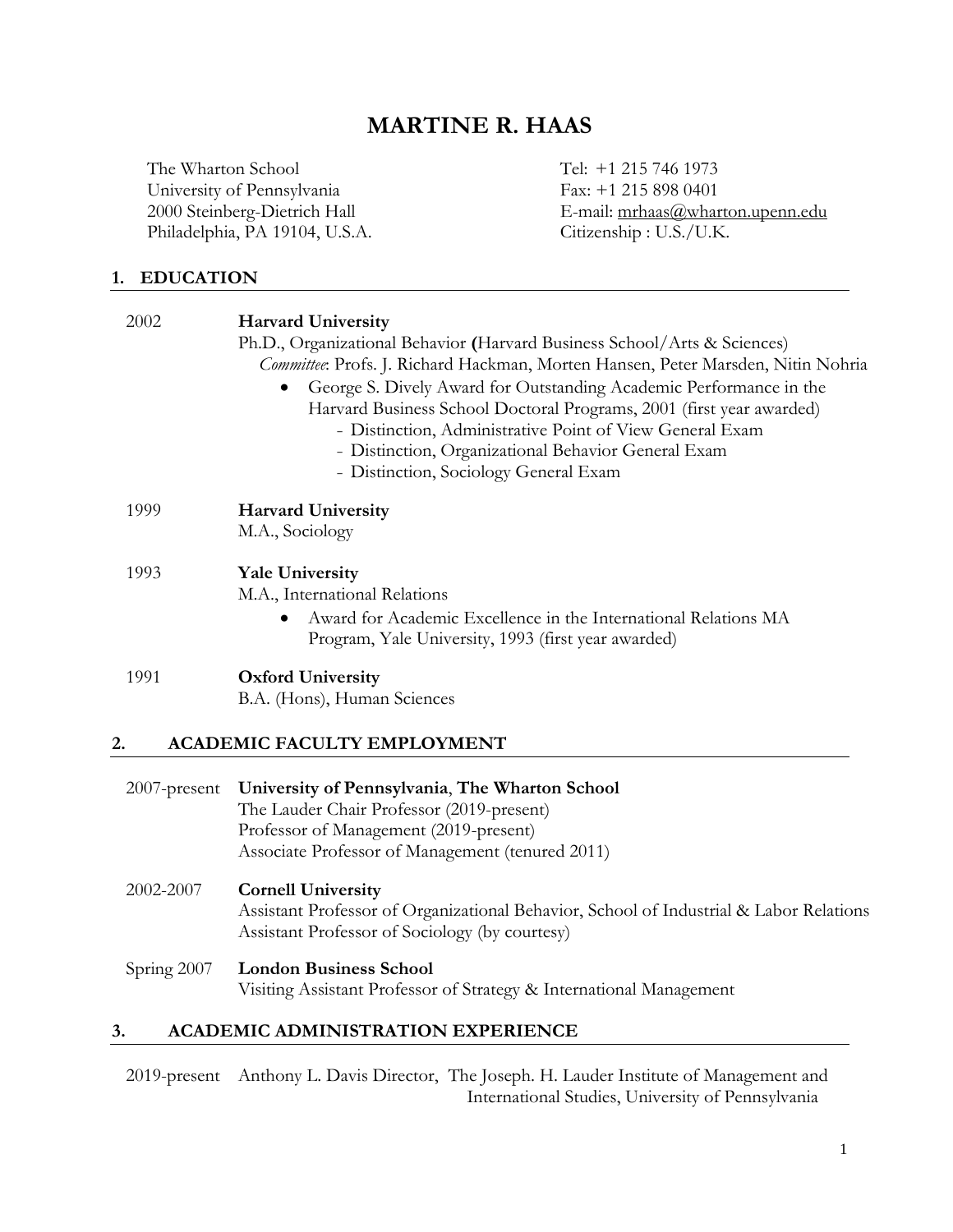## **4. NON-ACADEMIC EMPLOYMENT**

1995-1996 **Oxfam International** (Oxford, U.K.) - Strategy Consultant

1993-1995 **McKinsey & Company** (London, U.K.) - Business Analyst

#### **5. RESEARCH & TEACHING INTERESTS**

| Collaboration           | Multinational organizations |
|-------------------------|-----------------------------|
| Team effectiveness      | Global teams                |
| Innovation              | Global careers              |
| Organizational theory   | Strategic management        |
| Organizational behavior | Field research methods      |

#### **6. ACADEMIC ARTICLES**

- [1] Hansen, M.T. and **Haas, M.R**. 2001. "Competing for Attention in Knowledge Markets: Electronic Document Dissemination in a Management Consulting Company." Administrative Science Quarterly, 46: 1-28 (lead article).
- [2] **Haas, M.R.** and Hansen, M.T. 2005. "When Using Knowledge Can Hurt Performance: An Empirical Test of Competitive Bidding in a Management Consulting Company." Strategic Management Journal, 26: 1-24 (lead article).
	- Earlier abridged version published in the Best Paper Proceedings of the Academy of Management, 2002
- [3] **Haas, M.R.** 2005. "Cosmopolitans and Locals: Status Rivalries, Deference, and Knowledge in International Teams." Research on Managing Groups and Teams (Special Issue on Status & Groups, edited by E.A. Mannix, M.A. Neale, and M.C. Thomas-Hunt)*,* 7: 201-227.
- [4] Orenstein, M.A. and **Haas, M.R.** 2005. "Globalization and the Development of Welfare States in Central and Eastern Europe." In M. Glatzer and D. Rueschemeyer (eds). *Globalization and the Development of Welfare States*: 130-152. Pittsburgh, PA: University of Pittsburgh Press.
- [5] **Haas, M.R.** 2006. "Acquiring and Applying Knowledge in Transnational Teams: The Roles of Cosmopolitans and Locals." Organization Science, 17: 313-332.
	- Finalist, William H. Newman Award for Best Paper based on a Dissertation Academy of Management, 2005
	- Earlier abridged version published in the Best Paper Proceedings of the Academy of Management, 2005
- [6] **Haas, M.R.** 2006. "Knowledge Gathering, Team Capabilities, and Project Performance in Challenging Work Environments." Management Science, 52: 1170-1184.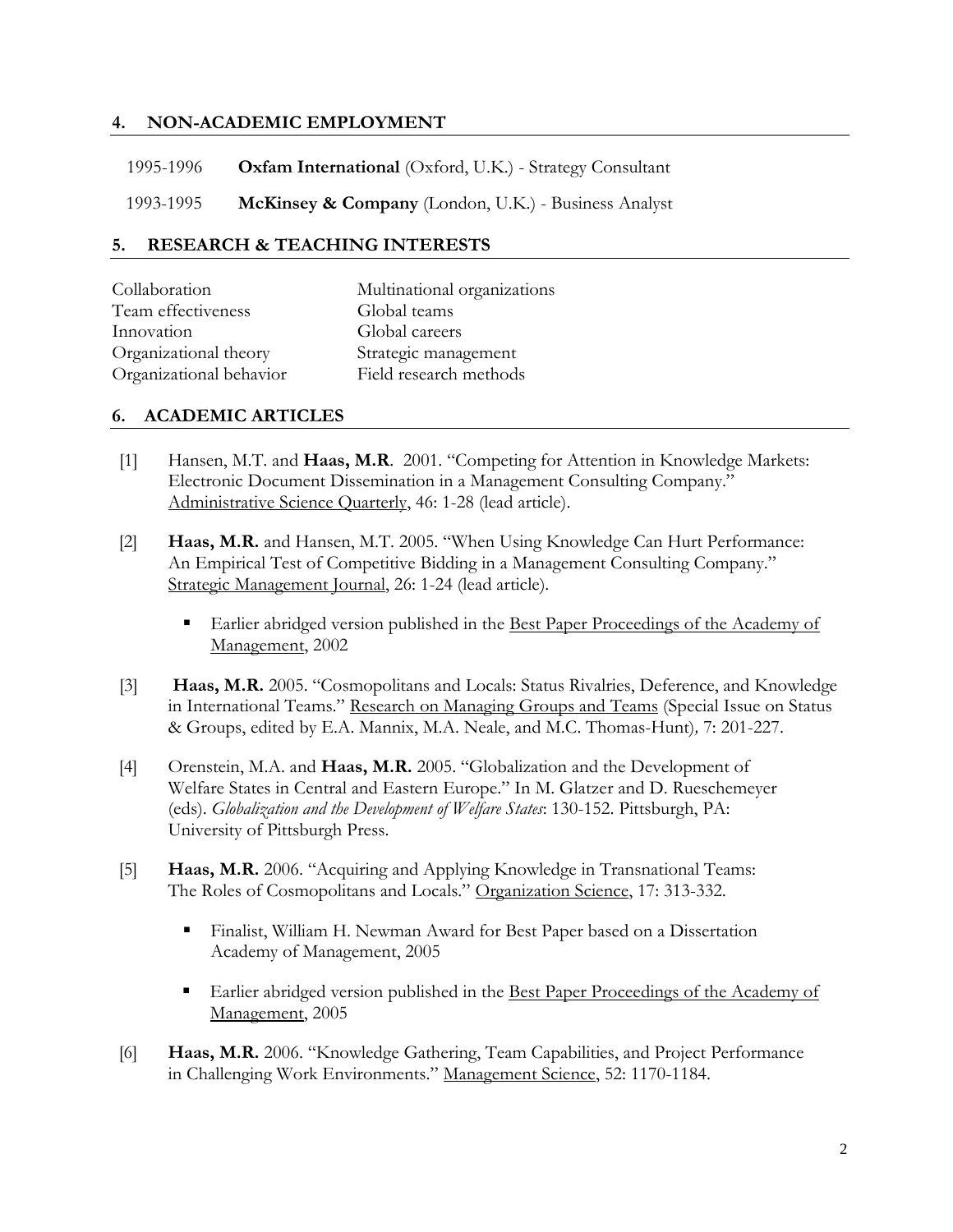- Winner, William H. Newman Award for Best Paper based on a Dissertation Academy of Management, 2005
- [7] **Haas, M.R.** and Hansen, M.T. 2007. "Different Knowledge, Different Benefits: Toward a Productivity Perspective on Knowledge Sharing in Organizations." Strategic Management Journal**,** 28: 1133-1153.
	- Earlier abridged version published in the Best Paper Proceedings of the Academy of Management, 2002
- [8] **Haas, M.R.** and Banerjee, M. 2008. "Transnational Teams in Knowledge-Intensive Organizations." *Handbook of 21st Century Management*, Vol. 2: 34-43. Sage Publications.
- [9] **Haas, M.R.** 2010. "The Double-Edged Swords of Autonomy and External Knowledge: Team Effectiveness in a Multinational Organization." Academy of Management Journal, 53: 989-1008.
	- Finalist, Haynes Prize for the Most Promising Scholar Under 40 Academy of International Business, 2008
	- Earlier abridged version published in the Best Paper Proceedings of the Academy of International Business, 2008
- [10] **Haas, M.R.** and Park, S. 2010. "To Share or Not to Share? Reference Group Norms and Information Withholding among Life Scientists." Organization Science, 21: 854-872.
- [11] Cummings, J. N. and **Haas, M. R**. 2012. "So Many Teams, So Little Time: Time Allocation Matters in Geographically Dispersed Teams." Journal of Organizational Behavior (Special Issue on the Changing Ecology of Teams), 33: 316-341.
	- Runner-up, Best Paper Award, Journal of Organizational Behavior, 2012
- [12] Edmondson, A.C., **Haas, M. R**., Macomber, J. & Zuzul, T. 2015. "The Role of Megaprojects and Multiplier Firms in Leading Change for Sustainability." In R. Henderson, R. Gulati, & M. Tushman (Eds). *Leading Sustainable Change: An Organizational Perspective*: 273-298. Oxford, UK: Oxford University Press.
- [13] **Haas, M. R.** and Cummings, J. N. 2015. "Barriers to Knowledge Seeking within MNC Teams: Which Matter Most?" Journal of International Business Studies, 46(1): 36-62.
	- Winner, Temple/Academy of International Business Best Paper Award Academy of International Business, 2010
	- Finalist, Carolyn Dexter Best International Paper Award Academy of Management, 2008
	- Earlier abridged version published in the Best Paper Proceedings of the Academy of Management, 2008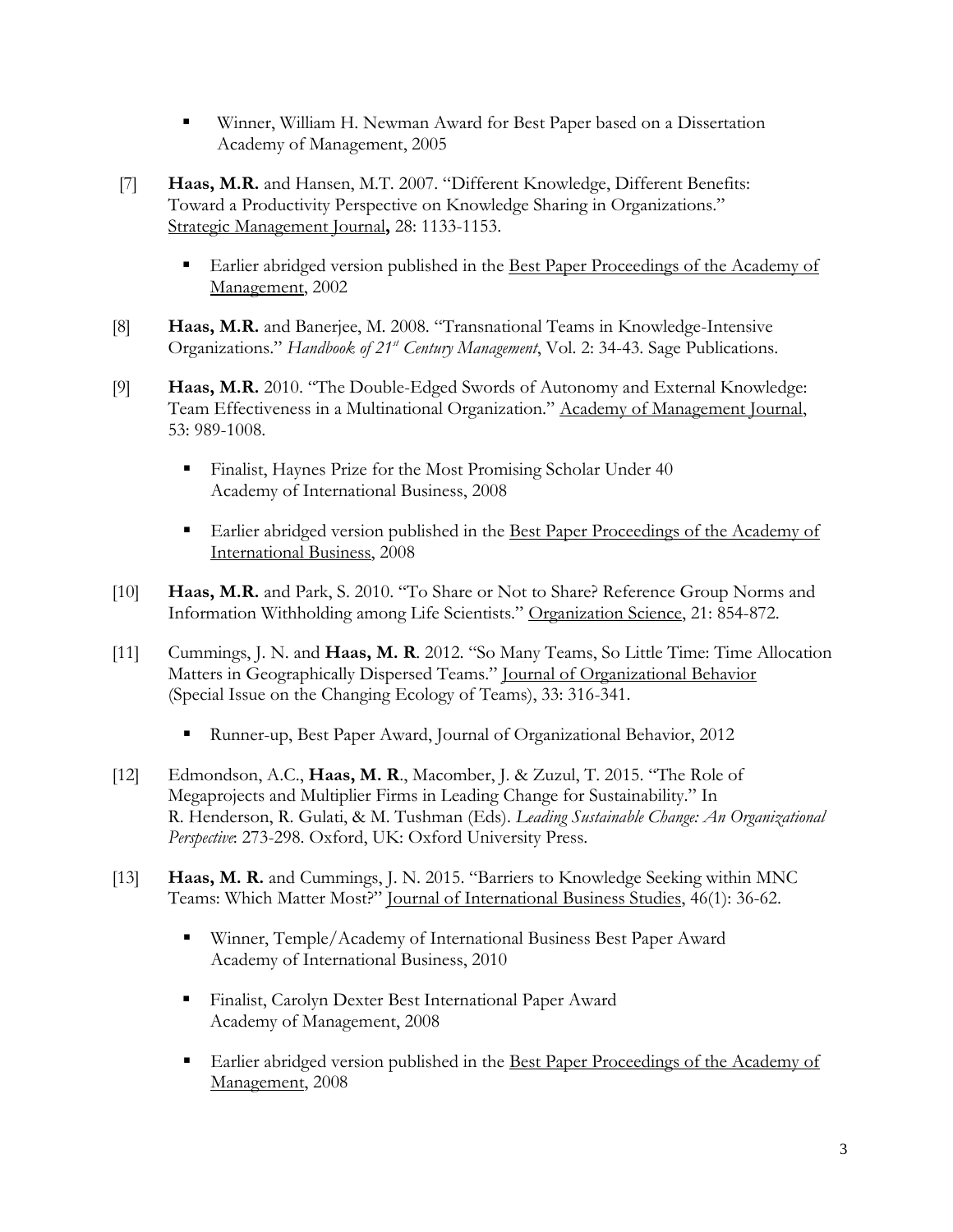- [14] **Haas, M. R**. and Ham, W. 2015. "Microfoundations of Knowledge Recombination: Peripheral Knowledge and Breakthrough Innovation in Teams." Advances in Strategic Management (Special Issue on Cognition & Strategy, edited by W. Ocasio and G. Gavetti), 32: 47-87.
- [15] **Haas, M. R**., Criscuolo, P., and George, G. 2015. "Which Problems to Solve? Online Knowledge Sharing and Attention Allocation in Organizations." Academy of Management Journal, 58(3): 680-711.
	- Earlier abridged version published in the Best Paper Proceedings of the Academy of Management, 2014
- [16] Mortensen, M. and **Haas, M. R**. 2018. "Rethinking Teams: From Bounded Membership Groups to Dynamic Participation Hubs." Organization Science, 29(2): 341-355.
- [17] Choudhury, R and **Haas, M. R**. 2018. "Scope versus Speed: Team Diversity, Leader Experience, and Patenting Outcomes for Firms." Strategic Management Journal, 39: 977-1002.
- [18] Anderson, T. and **Haas, M. R.** 2020. "My Colleague Just Left! How the Mobility of Co-Workers Affects Job Performance." Advances in Strategic Management (Special Issue on Employee Mobility, edited by G.Cattani, B. Cirillo and D. Tzabbar): 221-223.
- [19] **Haas, M. R**. and Cummings, J. N. 2020. "Team Innovation Cycles." In L. Argote & J. Levine (Eds). *Handbook of Group and Organizational Learning*. Oxford, UK: Oxford University Press.
- [20] George, G., **Haas, M. R.,** Joshi, H., McGahan, A. M., Tracy, P. "Introduction to the business of sustainability: An organizing framework for theory, practice and impact." In *Handbook on the Business of Sustainability: The Organization, Implementation, and Practice of Sustainable Growth*. Edward Elgar: 2-22.
- [21] George, G., **Haas, M. R**., McGahan, A. M., Schillebeeckx, S., Tracy, P. 2022. "Purpose in the For-Profit Firm: A Review and Framework for Management Research." Journal of Management, forthcoming.

## **7. EDITED VOLUMES**

[22] George, G., **Haas, M. R**., Joshi, H., McGahan, A. M., Tracy, P. 2022. *Handbook on the Business*  of Sustainability: The Organization, Implementation, and Practice of Sustainable Growth. Edward Elgar.

#### **8. MANAGERIAL ARTICLES**

- [23] **Haas, M.** R., Mortensen, M. 2016. "The Secrets of Great Teamwork." Harvard Business Review, June issue, 70-76.
- [24] Birkinshaw, J., **Haas, M.** R. 2016. "Increase Your Return on Failure." Harvard Business Review, May issue, 88-93 (cover article).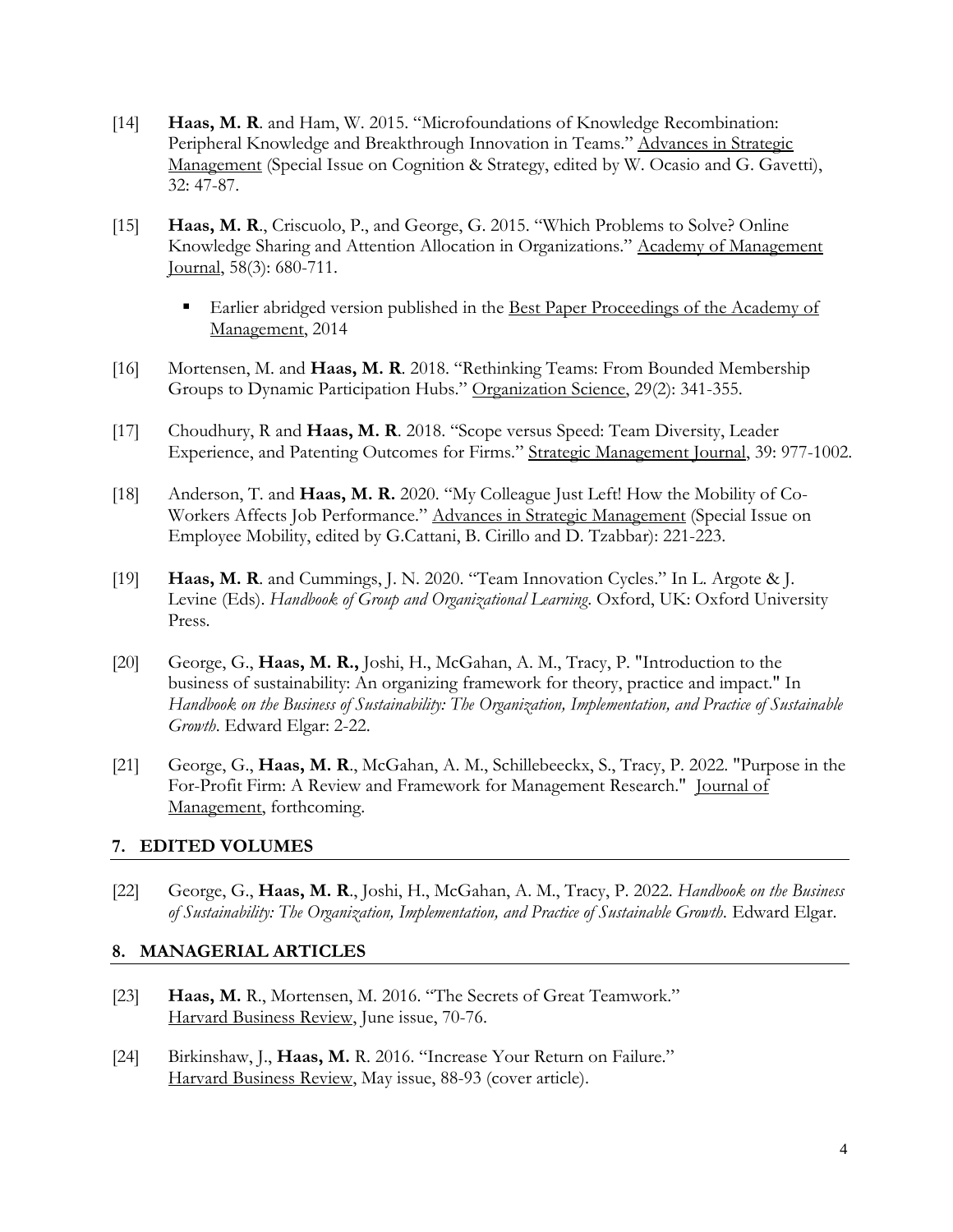- [25] Mortensen, M. **Haas, M. R**. 2021. "Making the Hybrid Workplace Fair." Harvard Business Review (Digital Article),<https://hbr.org/2021/02/making-the-hybrid-workplace-fair>
	- **Reprinted in HBR Special Issue on "The New Rules of Managing Talent", pp90-92,** Fall 2021; selected for distribution partnership with Microsoft, Spring 2022
- [26] **Haas, M. R**. 2022. "Five Challenges of Hybrid Work and How to Overcome Them." Harvard Business Review (Digital Article), [https://hbr.org/2022/02/5-challenges-of-hybrid](https://hbr.org/2022/02/5-challenges-of-hybrid-work-and-how-to-overcome-them)[work-and-how-to-overcome-them](https://hbr.org/2022/02/5-challenges-of-hybrid-work-and-how-to-overcome-them)

## **9. EDITORIALS**

- [27] George, G., **Haas, M. R.,** and Pentland, A. 2014. "Big Data and Management." Academy of Management Journal, 57(2): 321-326.
	- Citation of Excellence Award from Emerald Publishing Ltd, 2017
- [28] Van Knippenberg, D., Dahlander, L., **Haas, M.R**, and George, G. 2015. "Information, Attention, and Decision Making." Academy of Management Journal, 58(3): 649-657.
- [29] George, G., Corbishley, C., Khayesi, J., **Haas, M.** R., and Tilhanyi, L. 2016. "Bringing Africa In: Promising Directions for Management Research." Academy of Management Journal, 59(2): 377-393.

## **10. BOOK REVIEWS**

- [30] **Haas, M.R**. 2003. *Organizational Knowledge in the Making: How Firms Create, Use, and Institutionalize Knowledge*. G. Patriotta. Oxford: Oxford University Press, 2003. Administrative Science Quarterly, 4: 690-692.
- [31] Lounsbury, M.D., **Haas, M.R.**, Lee, B., and Zhang, N. 2003. *The Blackwell Companion to Organizations*. J.A.C. Baum, ed. Malden, MA: Blackwell Publishers, 2002. Administrative Science Quarterly, 48: 318-322.

## **11. WORKING PAPERS**

- [32] Han, H., and **Haas, M. R**. "Becoming a Corporate Entrepreneur: Individual Specialization, Group Functional Diversity, and Corporate Venturing within Firms."
- [33] Bidwell, M., Capponi, G., Fernandez-Mateo, I., and **Haas, M. R**. "Do Global Careers Pay? Implications of International Moves Within and Between Firms."
- [34] **Haas, M. R**., Criscuolo, P., Cohen, A., and Klein, K. "Does Competition Pay? How Competitive Relationships Affect Executive Bonuses in a Digital Media Agency."
- [35] Criscuolo, P., **Haas, M. R**., Salter, A., and Ter Wal, A. "Performance of Innovation Managers in a Multi-Divisional Firm: The Implications of Transfers Across Divisions."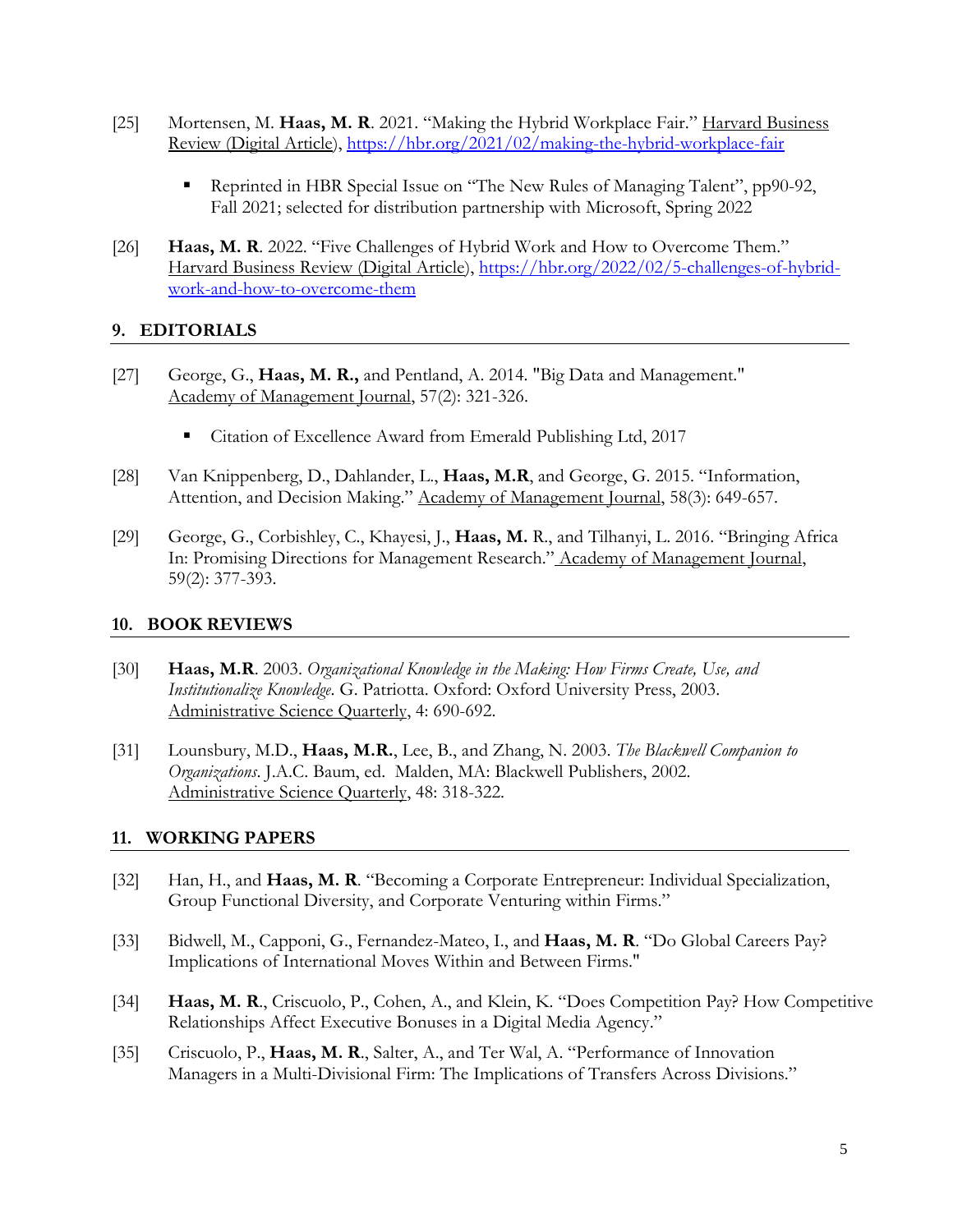- Winner, EURAM Best Paper Award, European Academy of Management
- [36] Criscuolo, P., Capponi, P., **Haas, M.R**., Grohsjean, T. "Irreplaceable? How a Close Collaborator's Departure Affects Inventor Performance Within a Firm"
	- Finalist, Strategic Human Capital Division Best Interdisciplinary Paper Award, Strategic Management Society, 2020

# **12. RESEARCH PROFILES**

- "Wanted: Locals and Cosmopolitans for Transnational Teams." December 2006. Cornell ILR Impact Brief.
- "Does Knowledge Sharing Deliver on its Promises?" November 2007. Knowledge@Wharton. (*Top 10 Most Downloaded Research-based Articles*)
- "Locals, Cosmopolitans, and Other Keys to Creating Successful Global Teams." September 2009. Knowledge@Wharton.
- "Research Roundup: Building Better Teams." July 2012. Knowledge@Wharton.
- "How Seemingly Irrelevant Ideas Lead to Breakthrough Innovation." January 2013. Knowledge@ Wharton. (*Top 10 Most Downloaded Research-based Articles*)
- "The Real Reason Your Multinational Team Has Trouble Communicating." September 2015. Knowledge@Wharton.
- "Fail More, Fail Better." 2016 (2). London Business School Review.
- "Are You Ready for the Hybrid Workplace?" March 2021, Knowledge@Wharton; re-published April 2021, Penn Today

# **13. INVITED PRESENTATIONS**

| 2018-2019 | New York University – Stern School of Business                       |
|-----------|----------------------------------------------------------------------|
| 2017-2018 | Johns Hopkins University – Carey Business School                     |
| 2015-2016 | Oxford University - Said Business School                             |
|           | Carnegie Mellon University – Tepper School of Business               |
|           | University of Maryland – Robert H. Smith School of Business          |
|           | University of Michigan - Ross School of Business                     |
|           | University of Toronto – Rotman School of Management                  |
| 2014-2015 | Dartmouth – Tuck School of Business                                  |
|           | Harvard University – Harvard Business School                         |
|           | <b>INSEAD</b> – Strategy Department                                  |
|           | University of Virginia - Darden School of Business                   |
| 2013-2014 | Boston University – School of Management                             |
| 2012-2013 | Stanford University – Department of Management Science & Engineering |
| 2010-2011 | Copenhagen Business School                                           |
|           | <b>INSEAD</b> – Strategy Department                                  |
|           | Rutgers University - Rutgers Business School                         |
|           | University of Toronto – Rotman School of Management                  |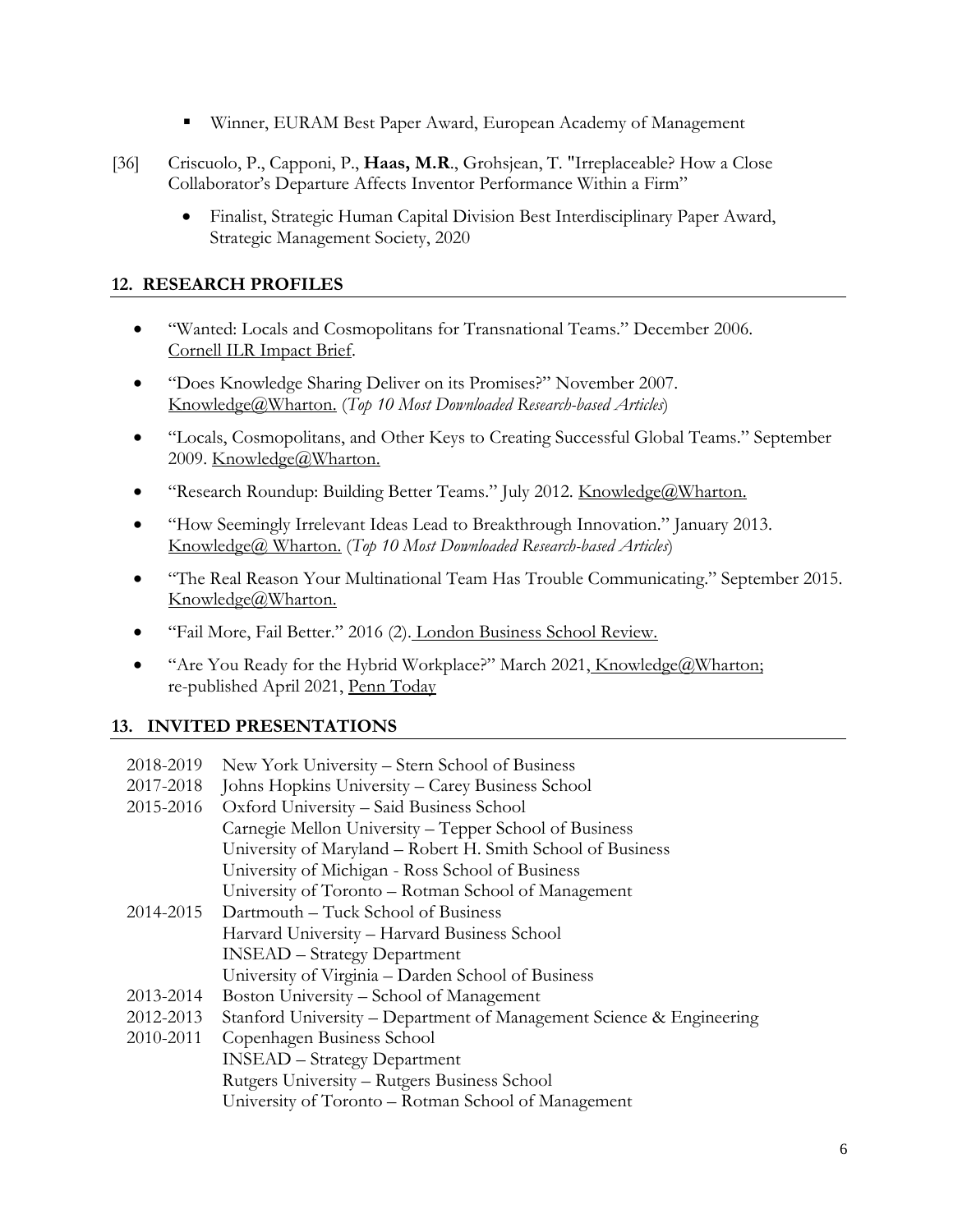| 2009-2010 | Harvard University - Leadership & Groups Seminar                                |  |
|-----------|---------------------------------------------------------------------------------|--|
|           | London Business School - Sumantra Ghoshal Conference                            |  |
|           | University of Pennsylvania - Wharton School                                     |  |
| 2008-2009 | London Business School – Sumantra Ghoshal Conference                            |  |
| 2006-2007 | Duke University – Fuqua School of Business                                      |  |
|           | Georgetown University - McDonough School of Business                            |  |
|           | Harvard University - Harvard Business School                                    |  |
|           | Northwestern University - Kellogg School of Management                          |  |
|           | University of Michigan - Ross School of Business                                |  |
|           | University of Pennsylvania - The Wharton School                                 |  |
| 2005-2006 | Massachusetts Institute of Technology - Sloan School of Management              |  |
|           | Purdue University - Krannert School of Management                               |  |
|           | University of Virginia – Darden School of Business                              |  |
| 2004-2005 | Yale University - Yale School of Management                                     |  |
| 2003-2004 | Harvard University - Kennedy School of Government                               |  |
| 2001-2002 | Columbia University - Graduate School of Business                               |  |
|           | Cornell University - School of Industrial and Labor Relations                   |  |
|           | Georgetown University - McDonough School of Business                            |  |
|           | Harvard University - Harvard Business School                                    |  |
|           | Harvard University - Kennedy School of Government                               |  |
|           | London Business School - Strategy & International Business Department           |  |
|           | Massachusetts Institute of Technology - Sloan School of Management              |  |
|           | New York University - Stern School of Business & Wagner School of Public Policy |  |
|           | Syracuse University – Maxwell School of Citizenship and Public Policy           |  |
|           | University of California at Irvine – Merage School of Business                  |  |
|           | University of Chicago - Graduate School of Business                             |  |
|           | University of Michigan – Ford School of Public Policy                           |  |
|           | University of Pennsylvania - The Wharton School                                 |  |
|           | University of Southern California - Marshall School of Business                 |  |

# **14. CONFERENCE PRESENTATIONS**

2019 Druid Conference, Copenhagen, Denmark (Keynote Speaker)

 "Building Expertise for Innovation Inside Firms: Collaboration, Careers & Contexts" Academy of Management Annual Conference, Boston, MA.

- *"*"Individual Specialization, Group Functional Diversity, and Corporate Venturing Within Firms" (TIM Paper Session).
- "Exploring New Frontiers in Dynamic Teams." (HR Symposium invited discussant).
- 2018 Academy of Management Annual Conference, Chicago, IL.
	- *"*Managing innovation in a multi-divisional firm: Mobility across divisions and manager performance." (TIM Paper Session).
	- "My colleague just left! How the mobility of co-workers affects job performance." (OMT Paper Session).
	- "Multi-level perspectives on multiple team membership" (OB/HR/ODC Symposium – invited discussant).
- 2017 Strategic Management Society Annual Conference, Houston, TX.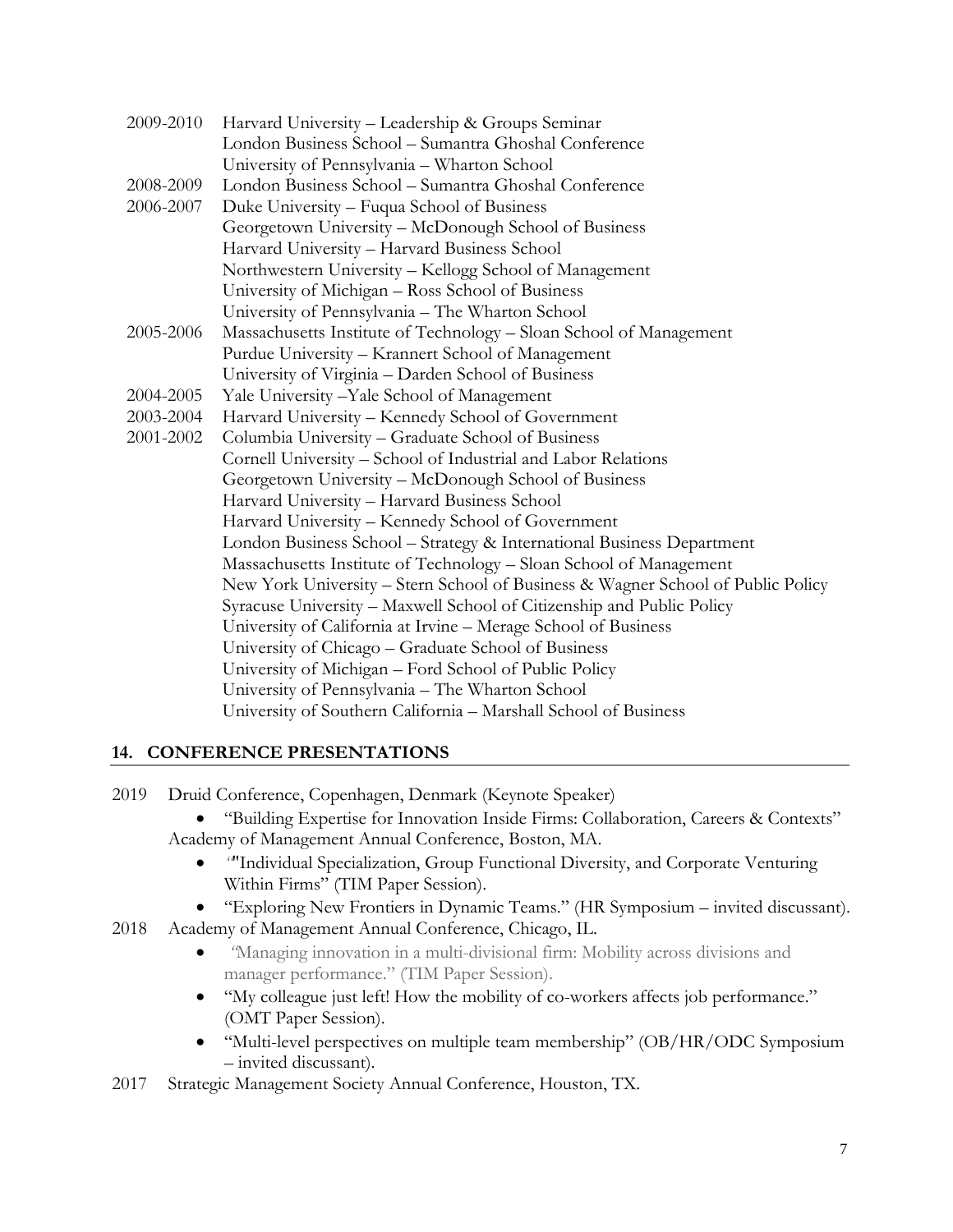- "Organizing for patenting: Team member diversity, team leader experience, and patent outcomes for firms."
- Academy of Management Annual Conference, Atlanta, GA.
	- "Team innovation cycles." (MOC Paper Session)

Ghoshal Conference, London Business School, UK.

- "Microfoundations of patenting in firms: Inventor composition, patent scope, and patenting speed."
- 2015 Academy of Management Annual Conference, Vancouver, Canada.
	- "Advances in knowledge management" (BPS/OMT/IM/TIM/ODC Professional Development Workshop – invited discussant).
	- "Social structural constraints on the interpersonal transfer of knowledge" (OMT/OB/BPS Symposium - invited discussant).
- 2014 Academy of Management Annual Conference, Philadelphia, PA.
	- "Attention allocation and online knowledge sharing in organizations." (MOC paper session).
	- "The antecedents and outcomes of collaborative and competitive networks" (OB/CM division symposium).
	- . Strategic Management Society Special Conference, Copenhagen, Denmark.
		- "Microfoundations of knowledge recombination: Peripheral knowledge and breakthrough innovation in teams"

Ghoshal Conference, London Business School, UK.

- "Attention allocation and online knowledge sharing in organizations."
- Strategic Management Society Special Conference, Tel Aviv, Israel.
	- "Collaborate to innovate? Collaborative complexity & co-patenting in a global R&D Center"
- 2013 Organization Science Winter Conference, Steamboat Springs, CO.
	- "An evolutionary perspective on collaborative knowledge work."
- 2012 Strategic Management Society, Prague, Czech Republic.
	- "Collaborative complexity in global R&D: Evidence from a multinational corporation."
- 2011 Academy of Management Annual Meeting, San Antonio, Texas.
	- "Boundary spanning for global innovation: Knowledge complementarities and social proximity." (All-Academy Symposium),
- 2010 Academy of Management Annual Meeting, Montreal, Canada.
	- "Membership intensity and performance in geographically dispersed teams" (OB symposium session)
	- "With whom do I share? Knowledge exchange in electronic communities of practice." (TIM paper session)
	- "Peripheral knowledge and innovation in teams." (MOC paper session)
	- Academy of International Business Annual Meeting, Rio de Janeiro, Brazil.
		- "All barriers are not equal: Crossing boundaries within teams in an MNC." (state-ofthe-art session)

INGroup Conference, Washington DC.

- "An evolutionary perspective on collaborative knowledge work in teams."
- 2008 Academy of Management Annual Meeting, Anaheim, CA.
	- "Exploring barriers to knowledge seeking." (MOC paper session).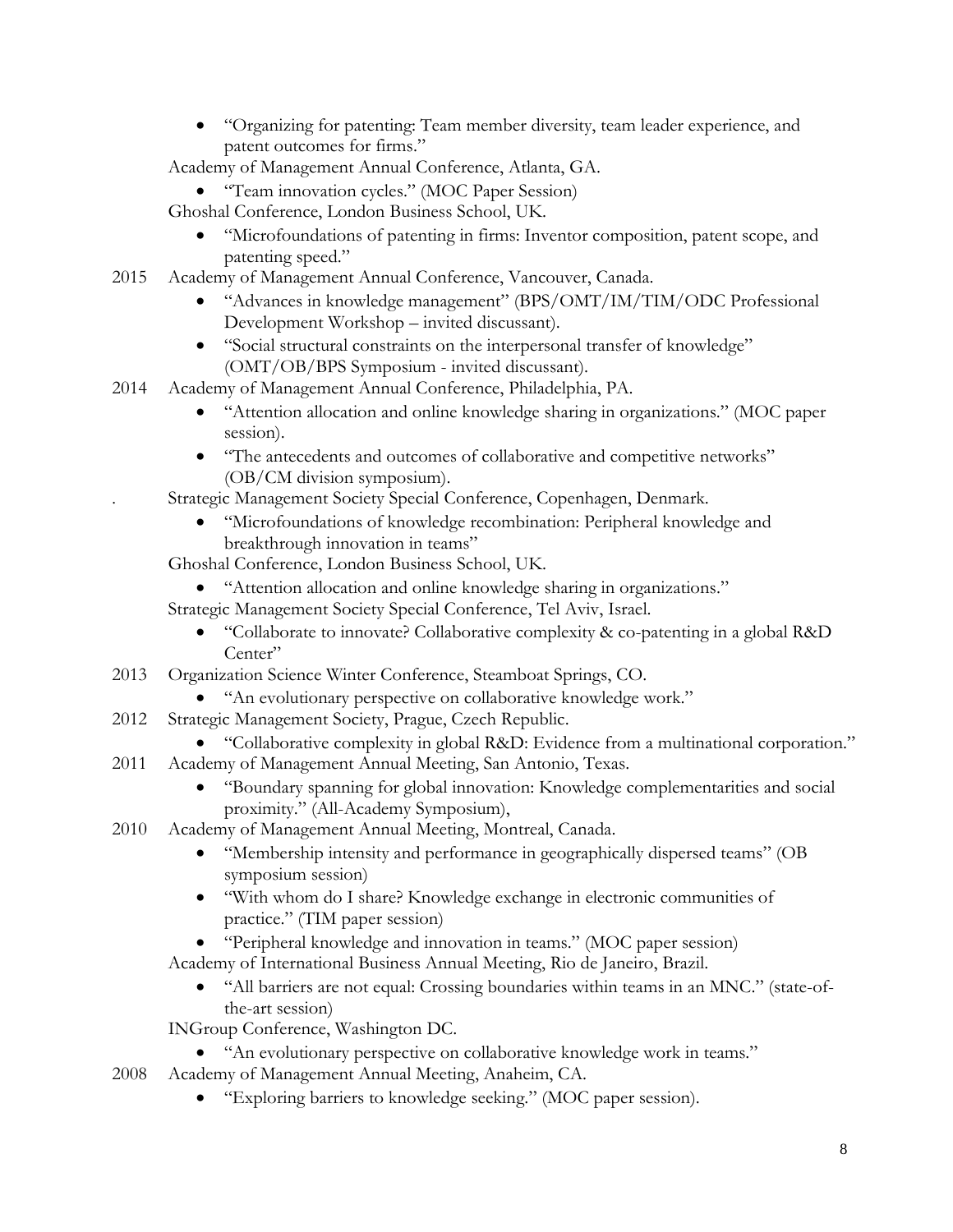"Overcoming differences: The effects of experience on knowledge seeking in transnational teams." (BPS/TIM symposium).

Academy of International Business Annual Meeting. Milan, Italy.

- "Embedded autonomy: Project teams and knowledge work in multinational organizations." 2007 Academy of Management Annual Meeting, Philadelphia, PA.
	- "Team capabilities for collaborative knowledge work: An evolutionary perspective." (showcase symposium)

American Sociological Association Annual Meeting, New York, NY.

- "To share or not to share? Reference group norms and information withholding." (Organizations Regular Session)
- 2006 Academy of Management Annual Meeting, Atlanta, GA.
	- "Learning in scientific communities." (MOC division)
	- 5<sup>th</sup> Annual Knowledge and Organizations Conference. Laguna Beach, CA.
		- "Learning in scientific communities."
- 2005 Academy of Management Annual Meeting, Honolulu, HI.
	- "Knowledge sharing and team performance in challenging organizational environments." (MOC division)
	- "From knowledge gathering to project quality: The role of team autonomy." (OB division symposium).
	- "Cosmopolitans and locals: Knowledge gathering and project quality in transnational teams." (IM division).

American Sociological Association Annual Meeting, Philadelphia, PA.

- "Knowledge work in challenging organizational environments." (Organizations Regular Session).
- 2004 Academy of Management Annual Meeting, New Orleans, LA.
	- "Knowledge sharing and team performance in challenging organizational environments." (OMT division)
	- "Bridging and buffering: The politics of knowledge sharing in international teams." (OB division).
	- "Status dynamics and knowledge sharing in international teams: The roles of cosmopolitans and locals." (OB division).
- 2003 7<sup>th</sup> Annual Conference on Research on Managing Groups and Teams, Ithaca, NY.
	- "Cosmopolitans and locals: Status rivalries and external knowledge use."
- 2002 Academy of Management Annual Meeting, Denver, CO.
	- "Acting on what others know: Distributed knowledge and team performance." (OB division).
	- "Are organizational capabilities valuable? An empirical test of the pitfalls of leveraging knowledge." (BPS division).
- 2001 Academy of Management Annual Meeting, Washington, DC.
	- "Autonomy and action: Evidence from an international development agency." (showcase symposium)
	- "Capturing the value of knowledge in winning competitive bids." (BPS division).
	- "Different knowledge, different benefits: A productivity perspective on knowledge sharing." (MC division).
- 2000 Academy of Management Annual Meeting, Toronto, Canada.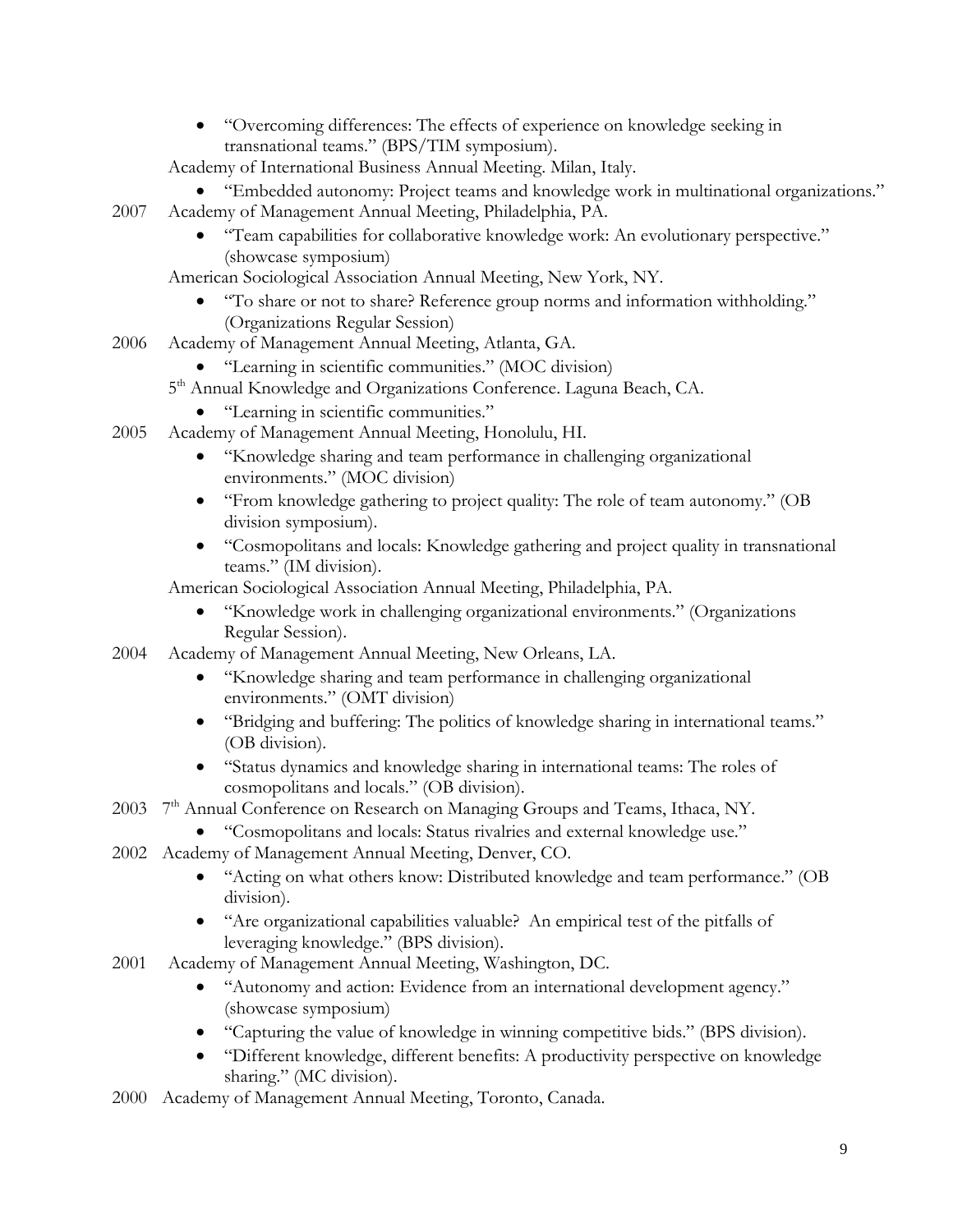- "Competing for attention in knowledge markets." (OMT division).
- 1999 Academy of Management Annual Meeting, Chicago, IL.
	- "Integration in multinational corporations: The case of international manager transfers revisited." (jointly sponsored symposium)

International Sunbelt Social Networks Conference, Charleston, SC.

 "Building social networks through international manager transfers in multinational corporations."

American Sociological Association Annual Meeting, Chicago, IL.

- "Coordination and control through manager transfers in international organizations: A theoretical framework." (Organizations Regular Session)
- 1997 Interdisciplinary Students of Organizations Conference, Los Angeles, CA.
	- "Toward a sociological theory of the international transfer of managers in multinational corporations."
		- o Winner of Best Paper Award

## **15. RESEARCH GRANTS**

| Wharton Leadership Center Research Award                                  | 2017 |
|---------------------------------------------------------------------------|------|
| Wharton-INSEAD Center for Global Research & Education Award               | 2016 |
| Global Initiatives Research Award, Wharton                                | 2015 |
| Global Initiatives Research Award, Wharton                                | 2014 |
| Mack Center Research Award, Wharton                                       | 2011 |
| Dean's Research Award, Wharton                                            | 2010 |
| Center for International Business and Research Travel Grant, Wharton      | 2010 |
| Center for Leadership and Change Research Award, Wharton                  | 2007 |
| Todd Thomson Research Award, Wharton                                      | 2007 |
| School of Industrial & Labor Relations Research Award, Cornell University | 2002 |

## **16. TEACHING**

#### **i. The Wharton School**

| Undergraduate: | Management 101 (S2012, S2013, S2014, S2015, S2017, S2018, S2019, S2021) |
|----------------|-------------------------------------------------------------------------|
|                | Required core course                                                    |
|                | $\sim$ 400 students in 3 sections                                       |
| ÷              | Wharton 101 - single session, co-taught (F2017, F2018, F2019)           |
|                | Required Freshman orientation class                                     |
|                | $\approx 600$ students in 3 sections                                    |
| MBA:           | Leadership & Intercultural Learning (Summer 2020, Summer 2021)          |
|                | Required core course for Lauder Institute students                      |
|                | $\sim$ 80 students<br>ш                                                 |
|                | Global Strategic Management (S2008, S2009, S2010, S2011)                |
|                | Required core course                                                    |
|                | $\approx$ 200 students in 3 sections                                    |
| PhD:           | Research Methods in Management (S2011, S2013)                           |
|                | Required core course                                                    |
|                |                                                                         |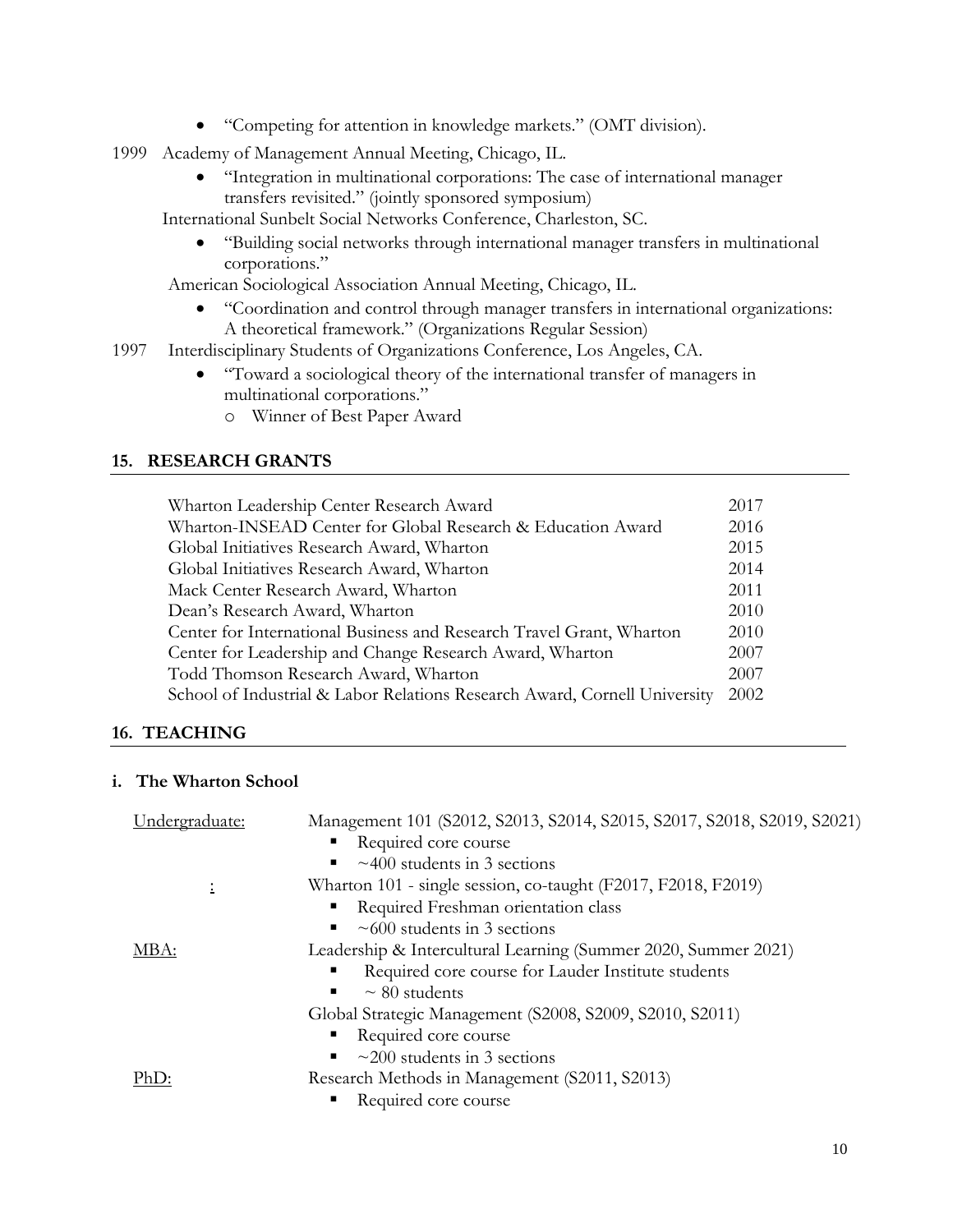|                             | $\sim$ 10 students<br>$\blacksquare$                                                                                                                                                                                                                                                                                                                                                                                                                                                                                                                 |
|-----------------------------|------------------------------------------------------------------------------------------------------------------------------------------------------------------------------------------------------------------------------------------------------------------------------------------------------------------------------------------------------------------------------------------------------------------------------------------------------------------------------------------------------------------------------------------------------|
| <b>Executive MBA:</b>       | South Africa: A Gateway to Africa (annually F2014-F2018)                                                                                                                                                                                                                                                                                                                                                                                                                                                                                             |
|                             | 1-week intensive in-country course                                                                                                                                                                                                                                                                                                                                                                                                                                                                                                                   |
|                             | $\sim$ 50-70 students<br>п                                                                                                                                                                                                                                                                                                                                                                                                                                                                                                                           |
| <b>Executive Education:</b> | Assorted programs (F2012-current)                                                                                                                                                                                                                                                                                                                                                                                                                                                                                                                    |
|                             | Global CEO, Leading in Challenging Times, Women's Executive<br>п<br>Leadership Program, The Leadership Edge; Effective Execution of<br>Strategy; Global Strategic Leadership, Wharton-Penn Law Certificate in<br>Management Program; High Potential Leaders Program; American<br>Bankers Association Stonier Program, Executive Development<br>Program; Microsoft Senior Leader Field Speaker Series, CEO<br>Academy; Shanghai University Program (Academic Co-Director); other<br>customized programs<br>$\sim$ 30-50 participants per session<br>Е |
| Faculty Education:          | Wharton Global Faculty Development Program (annually since 2011, ongoing)                                                                                                                                                                                                                                                                                                                                                                                                                                                                            |
|                             | Summer workshop on research & publishing for international faculty<br>Е<br>Academic Director 2016-2020<br>Е<br>$\sim$ 25-75 participants                                                                                                                                                                                                                                                                                                                                                                                                             |
| MOOC <sub>s:</sub>          | Global C-Suite Officer Senior Executive Program (launching Spring 2022)                                                                                                                                                                                                                                                                                                                                                                                                                                                                              |
|                             | Three modules on Global Leadership                                                                                                                                                                                                                                                                                                                                                                                                                                                                                                                   |
|                             | Facilitated online course, with corporate partner<br>Е                                                                                                                                                                                                                                                                                                                                                                                                                                                                                               |
|                             | People Analytics: Collaboration (launched Fall 2015, ongoing)                                                                                                                                                                                                                                                                                                                                                                                                                                                                                        |
|                             | Wharton Business Analytics Program - Coursera                                                                                                                                                                                                                                                                                                                                                                                                                                                                                                        |
|                             | currently $\sim$ 111,000 total learners; $>$ 23,000 course completers                                                                                                                                                                                                                                                                                                                                                                                                                                                                                |
|                             | HR Management and Analytics (launched May 2019, ongoing)                                                                                                                                                                                                                                                                                                                                                                                                                                                                                             |
|                             | Academic Director<br>п                                                                                                                                                                                                                                                                                                                                                                                                                                                                                                                               |
|                             | Facilitated online course, with Emeritus<br>п                                                                                                                                                                                                                                                                                                                                                                                                                                                                                                        |
| ii. Cornell University      |                                                                                                                                                                                                                                                                                                                                                                                                                                                                                                                                                      |
| Undergraduate:              | Intro to Organizational Behavior (F2003, F2004, F2005, F2006)                                                                                                                                                                                                                                                                                                                                                                                                                                                                                        |
|                             | Required core course                                                                                                                                                                                                                                                                                                                                                                                                                                                                                                                                 |
|                             | $\sim$ 300 students in lecture format                                                                                                                                                                                                                                                                                                                                                                                                                                                                                                                |
| Masters:                    | Organizational Behavior (S2004, S2006, F2006)                                                                                                                                                                                                                                                                                                                                                                                                                                                                                                        |
|                             | Required core course                                                                                                                                                                                                                                                                                                                                                                                                                                                                                                                                 |
|                             | $~1$ <sup>-35</sup> students                                                                                                                                                                                                                                                                                                                                                                                                                                                                                                                         |
| PhD:                        | Current Research in Organizational Behavior (S2006)<br>Elective seminar                                                                                                                                                                                                                                                                                                                                                                                                                                                                              |
|                             |                                                                                                                                                                                                                                                                                                                                                                                                                                                                                                                                                      |
|                             | $~10$ students<br>п                                                                                                                                                                                                                                                                                                                                                                                                                                                                                                                                  |
| iii. London Business School |                                                                                                                                                                                                                                                                                                                                                                                                                                                                                                                                                      |
| <b>Executive MBA:</b>       | Understanding General Management (Winter 2007)                                                                                                                                                                                                                                                                                                                                                                                                                                                                                                       |
|                             |                                                                                                                                                                                                                                                                                                                                                                                                                                                                                                                                                      |

■ 3-day intensive required core course

 $\sim 70$  students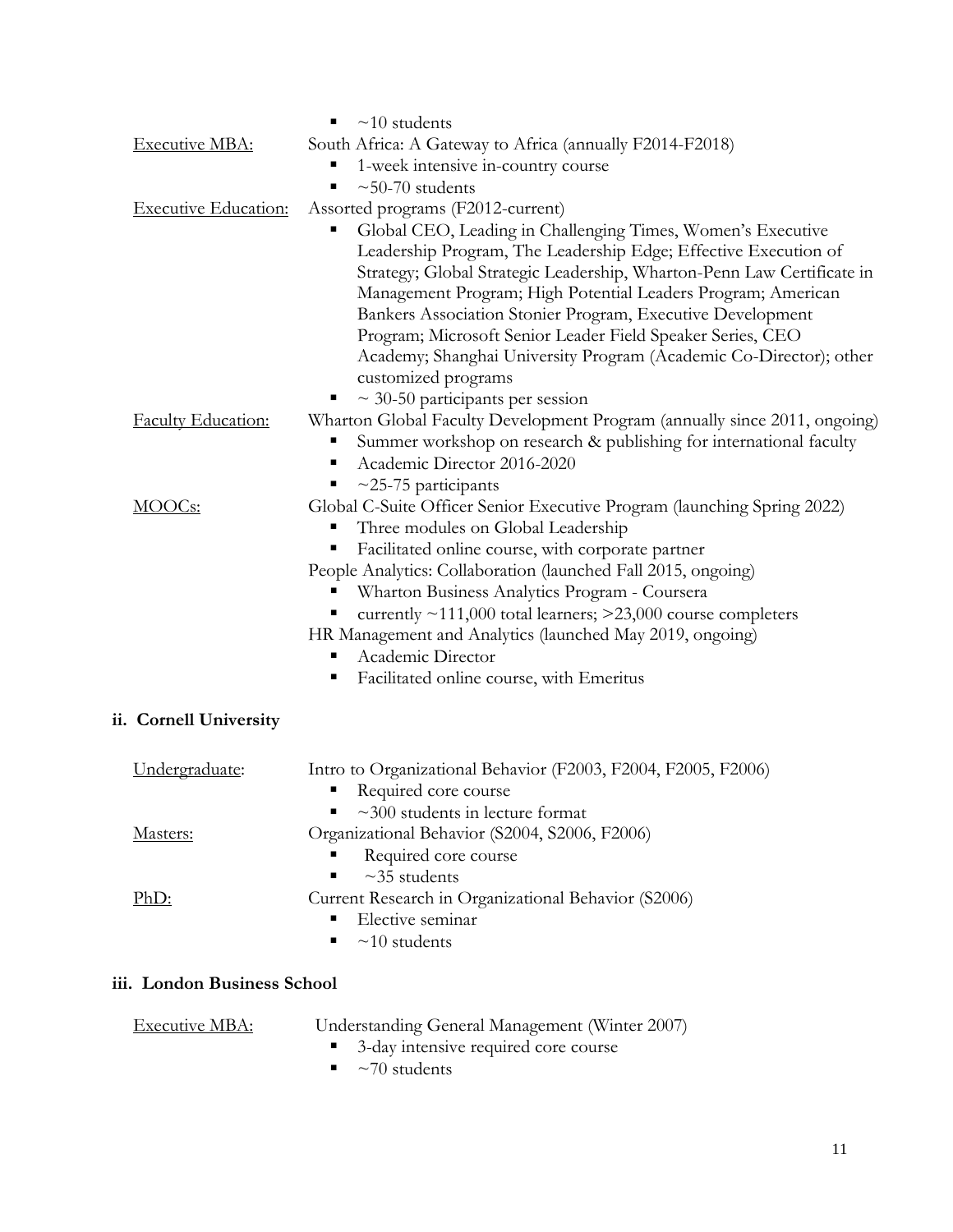# **17. ADVISING**

PhD advising:

- Rachel Pacheco (Wharton) PhD dissertation committee member
- Tracy Anderson (Wharton) PhD dissertation committee member; placement: Bocconi
- Wendy Ham (Wharton) PhD dissertation committee member; placement: non-academic
- Shefali Patil (Wharton) PhD second year paper committee member; placement: UT Austin
- Amandine Ody (London Business School) PhD thesis invited outside examiner; placement: Yale
- Heidi Gardner (London Business School) PhD thesis invited outside examiner; placement: Harvard
- Chad Proell (Cornell) PhD thesis committee member; placement: Wisconsin-Madison

## Masters/undergraduate advising:

- Chris Drake (Wharton) Master's thesis committee member
- Bryan Seethor (Wharton) Undergraduate independent study adviser
- Mduduzi Mbuya (Cornell) Master's thesis committee member
- Kristin O'Connor (Cornell) Undergraduate research adviser
- Laure de Vulpillieres (Harvard) Undergraduate honors thesis advisor

# **18. UNIVERSITY SERVICE**

## **i. University of Pennsylvania**

**University** 

| Director of the Lauder Institute of Management & International Studies | 2019-current     |
|------------------------------------------------------------------------|------------------|
| SAS Global Inquiries Working Group                                     | 2019-current     |
| Committee on International Travel Risk Assessment                      | 2017-current     |
| Online Learning Initiative Faculty Advisory Committee                  | 2016-2020        |
| Penn Prize Committee for Excellence in Teaching by Graduate Students   | 2018-2019        |
| Lauder Institute Reginald H. Jones Thesis Prize Committee (Judge)      | 2017-2018        |
| Lauder Institute Graduate Group                                        | 2007-current     |
| Wharton                                                                |                  |
| Global Advisory Committee                                              | 2018-current     |
| Committee on Global Initiatives                                        | 2015-2016        |
| Undergraduate Curriculum Review Committee                              | 2014-2016        |
| MBA/Undergraduate Curriculum Committee                                 | 2012-2013        |
| Quinquennial Review Committee for Marketing Department                 | 2017-2018        |
| Quinquennial Review Committee for Management Department                | 2013-2014        |
| Quinquennial Review Committee for Zell-Lurie Real Estate Center        | 2011-2012        |
| People Analytics Conference (Research Competition Judge)               | 2016, 2018, 2019 |
| <b>Management Department</b>                                           |                  |
| Junior Faculty Mentor                                                  | 2011-current     |
| Junior Faculty Tenure Promotion Committee (Member)                     | 2019-2020        |
| Junior Faculty Tenure Promotion Committee (Chair)                      | 2018-2019        |
| Seminar Committee (Chair)                                              | 2016-2019        |
| Multinational Management Recruiting Committee                          | 2018-2019        |
| Management Undergraduate Curriculum Committee                          | 2016-2017        |
|                                                                        |                  |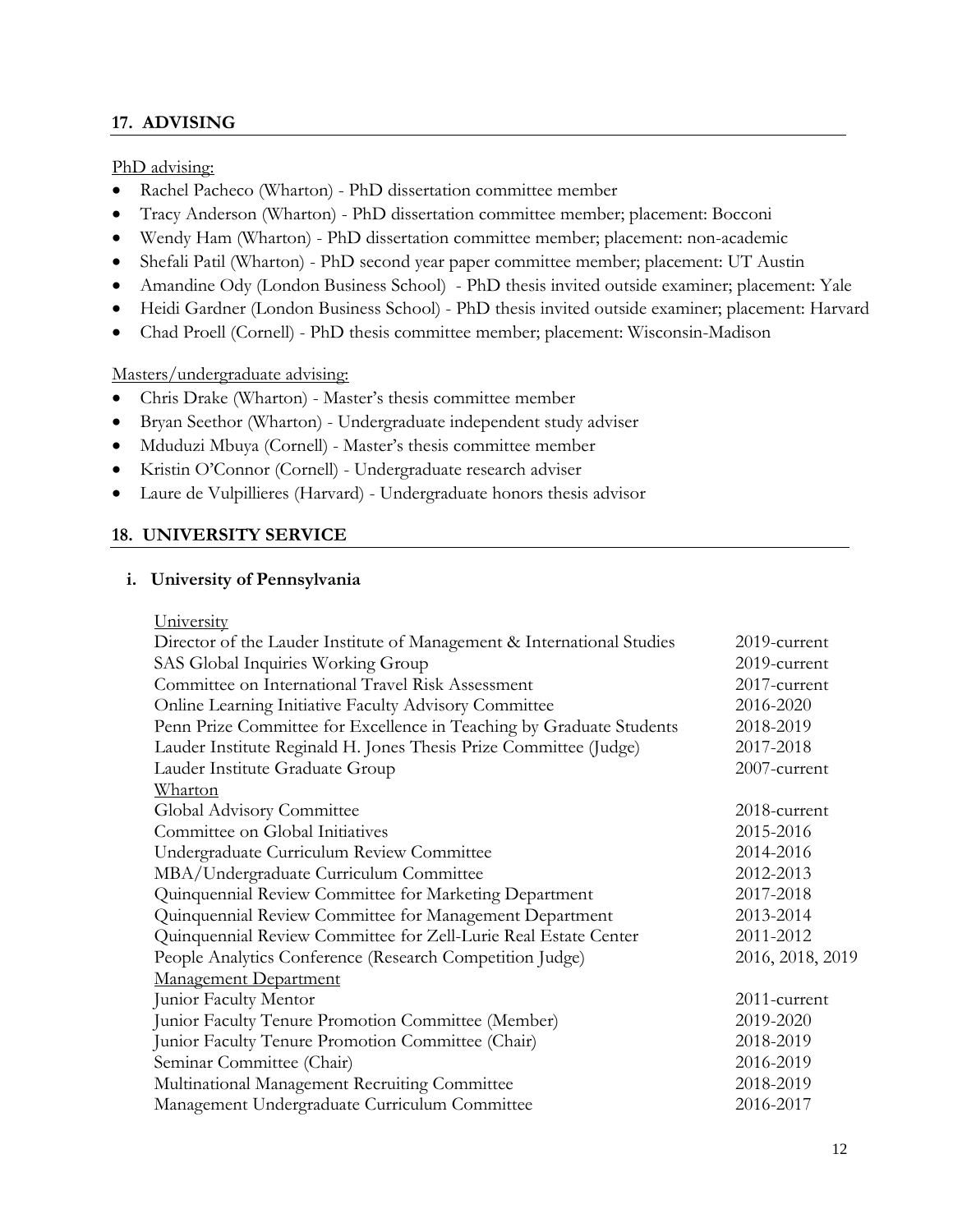| Organization Theory Workshop (Founder & Organizer)             | 2015-2016 |
|----------------------------------------------------------------|-----------|
| <b>Teaching Assistant Review Committee</b>                     | 2014-2015 |
| <b>Entrepreneurship Faculty Recruiting Committee</b>           | 2014-2015 |
| Organization Theory Workshop Founder & Organizer               | 2014-2015 |
| Seminar Committee (Member)                                     | 2013-2014 |
| Organization Theory Workshop Founder & Organizer               | 2013-2014 |
| Organizational Behavior Faculty Recruiting Committee           | 2012-2013 |
| Junior Faculty Third-Year Review Committee                     | 2012-2013 |
| Distinguished Scholar-Faculty Development Workshop Coordinator | 2012-2013 |
| Organization Theory Workshop Founder & Organizer               | 2012-2013 |
| Distinguished Scholar-Faculty Development Workshop Coordinator | 2011-2012 |
| Seminar Committee (Member)                                     | 2011-2012 |
| Organizational Behavior Faculty Recruiting Committee           | 2011-2012 |
| <b>Strategy Faculty Recruiting Committee</b>                   | 2010-2011 |
| Department Chair Search Committee (elected)                    | 2009-2010 |
| Seminar Committee (Member)                                     | 2008-2009 |
| <b>Faculty Survey Committee</b>                                | 2008-2009 |
| Multinational Management Faculty Recruiting Committee          | 2008-2009 |

# **ii. Cornell University**

| School of Industrial & Labor Relations                             |           |
|--------------------------------------------------------------------|-----------|
| Undergraduate Program Committee                                    | 2006-2007 |
| Junior Faculty Recruiting Committee                                | 2005-2006 |
| Undergraduate Program Committee                                    | 2005-2006 |
| Junior Faculty Recruiting Committee                                | 2004-2005 |
| Undergraduate Program Committee                                    | 2004-2005 |
| <b>Faculty Seminar Series Committee</b>                            | 2004-2005 |
| Junior Faculty Recruiting Committee                                | 2003-2004 |
| <b>Faculty Seminar Series Committee</b>                            | 2003-2004 |
| Other schools                                                      |           |
| Senior Faculty Recruiting Committee (Johnson School of Management) | 2004-2005 |
| Junior Faculty Recruiting Committee (Policy Analysis & Management) | 2003-2004 |
|                                                                    |           |

## **19. PROFESSIONAL SERVICE**

| <b>Editorships</b><br>Associate Editor, Academy of Management Journal<br>Associate Editor, Journal of Organization Design | July 2013-July 2016<br>July 2012-July 2013 |
|---------------------------------------------------------------------------------------------------------------------------|--------------------------------------------|
| ii. Editorial Review Boards                                                                                               |                                            |
| <b>Academy of Management Review</b>                                                                                       | $2017$ - current                           |
| Administrative Science Quarterly,                                                                                         | $2007 - 2013$                              |
| <b>Organization Science</b>                                                                                               | $2007 - 2013$                              |
| <b>Academy of Management Journal</b>                                                                                      | $2009 - 2013$                              |
| <b>Journal of International Business Studies</b>                                                                          | $2010 - 2013$                              |
|                                                                                                                           |                                            |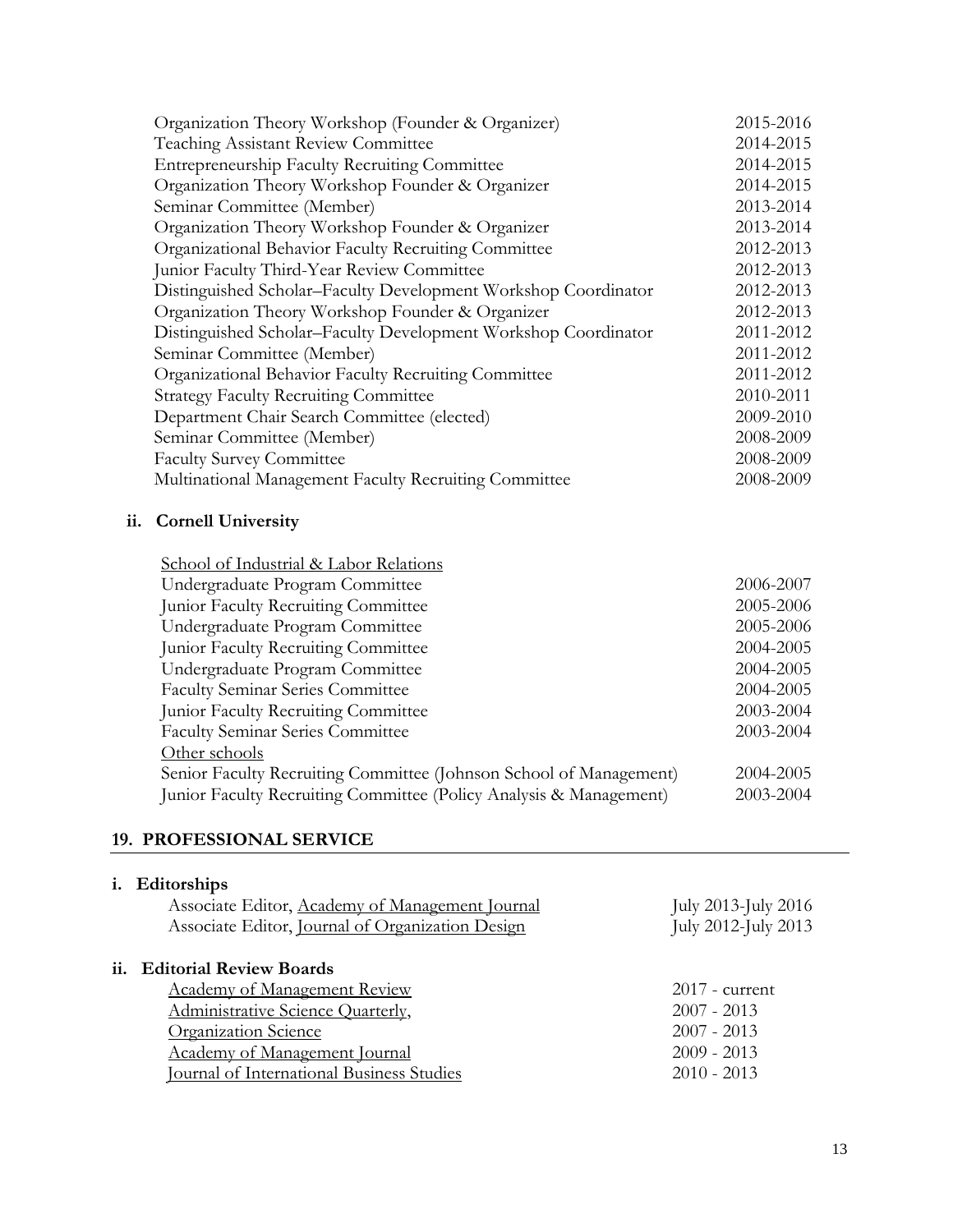# **iii. Ad-hoc Journal Reviewing**

| <b>Academy of Management Journal</b> | <b>Management Science</b>    |
|--------------------------------------|------------------------------|
| <b>Academy of Management Review</b>  | Organization Science         |
| Administrative Science Quarterly     | <b>Organization Studies</b>  |
| American Journal of Sociology        | Sociological Forum           |
| Human Resource Management            | Strategic Management Journal |
| Journal of Knowledge Management      | Journal of Management        |

# **iv. Ad-hoc Additional Reviewing**

Academy of Management Annual Meetings; Academy of International Business Annual Meetings; Strategic Management Society Annual Meetings; National Science Foundation

|       | v. Editor Search Committee                                          |           |
|-------|---------------------------------------------------------------------|-----------|
|       | For new Editor-in-Chief of Organization Science                     | 2016      |
| vi.   | <b>Executive Committee</b>                                          |           |
|       | Academy of Management OMT Executive Committee                       |           |
|       | Representative-at-Large (elected to a three-year term)              | 2011-2014 |
| vii.  | <b>Prize/Award Committees</b>                                       |           |
|       | Academy of Management OMT Best Published Paper Award Committee      | 2019      |
|       | Strategic Management Society Best Paper Prize                       | 2018      |
|       | Academy of Management Newman Best Dissertation Paper Award          | 2018      |
|       | Academy of Management OMT Best Published Paper Award Committee      | 2016      |
|       | Academy of Management OMT Best Published Paper Award Committee      | 2015      |
|       | Academy of Management OB Best International Paper Award Committee   | 2014      |
|       | INFORMS/Organization Science Dissertation Competition               | 2010      |
| viii. | <b>Conference Workshops</b>                                         |           |
|       | Academy of Management STR Junior Faculty Paper Development Workshop | 2020      |
|       | Academy of Management OMT Junior Faculty Consortium                 | 2020      |
|       | Academy of Management IM Junior Faculty Consortium                  | 2019      |
|       | Academy of Management OMT Junior Faculty Consortium                 | 2019      |
|       | Academy of Management OMT Doctoral Consortium                       | 2019      |
|       | Academy of Management SM Junior Faculty Consortium                  | 2018      |
|       | Academy of Management BPS Junior Faculty Paper Development Workshop | 2015      |
|       | Academy of Management IM Doctoral Consortium                        | 2014      |
|       | Strategic Management Society Tel Aviv Doctoral Workshop             | 2014      |
|       | Academy of Management OMT Teaching Roundtables                      | 2014      |
|       | Academy of Management OMT Junior Faculty Consortium (organizer)     | 2013      |
|       | Academy of Management OMT Junior Faculty Consortium                 | 2012      |
|       | ASQ-OMT-HEC Conference on Coordination in Organizations             | 2011      |
|       |                                                                     |           |

# **ix. Invited solo workshops on "Publishing in Top Journals" for Faculty & PhD Students**

| Oxford University, Said Business School, U.K. | S2016 |
|-----------------------------------------------|-------|
| University of Edinburgh Business School, U.K. | S2016 |
| Hebrew University of Jerusalem, Israel        | S2014 |